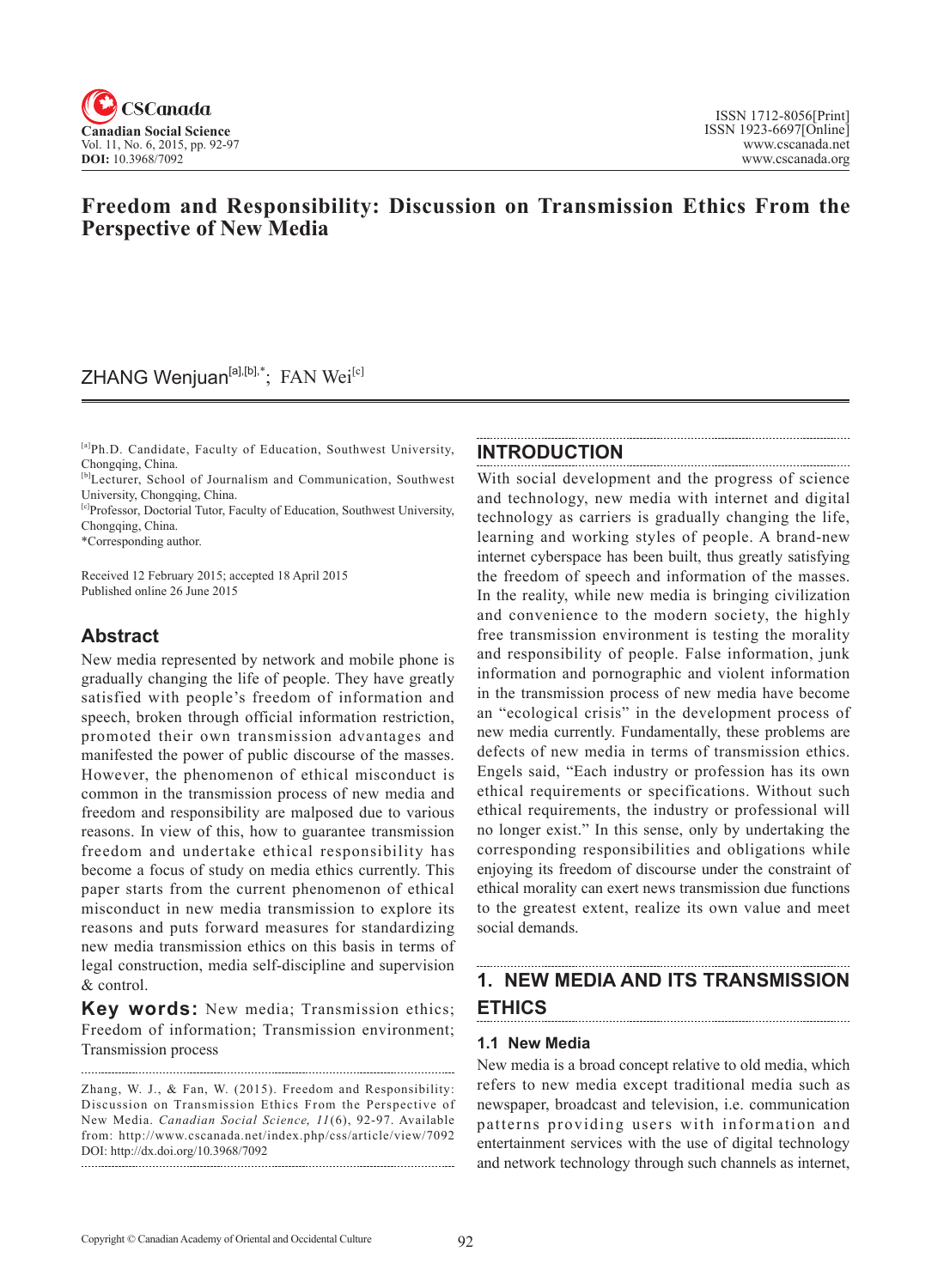broadband LAN, wireless communication network and satellite and such terminals as computer, mobile phone and digital television (Xin, 2006). New media is a product of close integration and development of information science and technology and media industry in the modern society as well as the future development trend and direction of media transmission market. New media is characterized by the freedom of transmission. In terms of transmission subject, the evolution of aesthetic culture causes the equalization, spreading and virtualization of transmission subject and realizes free expression of transmission subject under the background of new media. In terms of transmission content, transmission contents of new media greatly expand the issue scope of traditional media, ranging from local place to the whole world, serious issues to tricks, rational constraint to perceptual unlimited emancipation and public space to private topics, based on advantages of internet and electronic information technology. All this greatly meets the freedom of speech of the masses.

#### **1.2 Transmission Ethics**

As the saying goes, as a country has its state laws, an industry also needs rules. Any industry or class must abide by its due rules. Rules here are not only limited to specific legal provisions and include minimum moral constraint of the industry or class. There is no exception for new media transmission. From ethical perspective, new media transmission ethics refers to code of conduct and specifications that must be followed by new media in the process of information transmission. It is formed based on the internal need of new media and workers – industry self-regulation and realized through high sense of responsibility and moral sense of new media personnel. New media transmission reflects the freedom of information of the masses and meanwhile needs to follow the most basic moral rule and be responsible for the society, others and itself. Under new media, everyone enjoys the freedom and right of free expression and is surrounded by massive information. While enjoying the convenience for life, they lose their contact with the inner world and become addicted to new media dependency formed based on internet platform. Therefore, ethical misconduct of new media in the transmission is caused. As some scholars said,

In China, network information technology was imagined as the power of saving for the purpose of separating from the inertia of economic collapse attached to the great vortex of politics. However, the hope was dashed soon. Excessive information did not make young people more sensible, but turned them into new blind followers. Rich global culture did not emerge with broadband, but contributed to the emergence of closed narcissism awareness. (Xu, 2009)

Therefore, strengthening ethical norms for new media in its transmission process has very important significance for promoting the development of new media industry,

protecting personal interests and establishing a harmonious society.

# **2 . E T H I C A L D I L E M M A O F T R A N S M I S S I O N F R O M T H E PERSPECTIVE OF NEW MEDIA AND ANALYSIS ON ITS REASONS**

### **2.1 Ethical Dilemma of Transmission From the Perspective of New Media**

#### **2.1.1 Disproportion of Freedom and Responsibility Undertaking in Information Transmission**

As a main sign of modern culture, the freedom of speech and information transmission is a proper meaning of freedom as well as a basic principle of news transmission ethics. Due to features such as openness, anonymity and freedom, new media can not only make massive information gather on internet information platform, but also break through official information control and realize free communication and information interaction. Meanwhile, new media era is also an era of mass culture with extremely high degree of freedom of information transmission and its popularization among grassroots from the original privileged stratum. Extensive and random characters of its role have greatly realized the free expression of netizens and satisfied the freedom of speech of people. However, freedom is limited to not infringing others' freedom and damaging social public benefits. While enjoying freedom, people must undertake corresponding moral and legal responsibilities and obligations. Freedom without external limit is narrow. It is required to remember that transmission freedom is not a power pursuing for private interests, consider public interests and be subject to social morality and legal rules in the process of information transmission. In the reality, new media bears the mission of transmitting the free expression of the masses. It is immersed in its pleasure of freedom, but neglects ethical and moral responsibilities borne by it as transmission subject and even legal system, thus causing communication ethical misconduct, such as false information, junk information and violent and pornographic information, and even infringement act.

#### **2.1.2 Stalemate of Publicity and Self-Interest**

Publicity is a main feature of modern social development. Under new media, publicity refers to practical logic of media serving the public interest as a public instrument in the society, which is formed in expression. It emphasizes how media serves public interest in the practical process as well as the fairness of platform open to the public with public service as object and its operation (Pan, 2008). In addition, the publicity of new media is also based on its property as public space. In the case of public events, the influence on the public society is realized through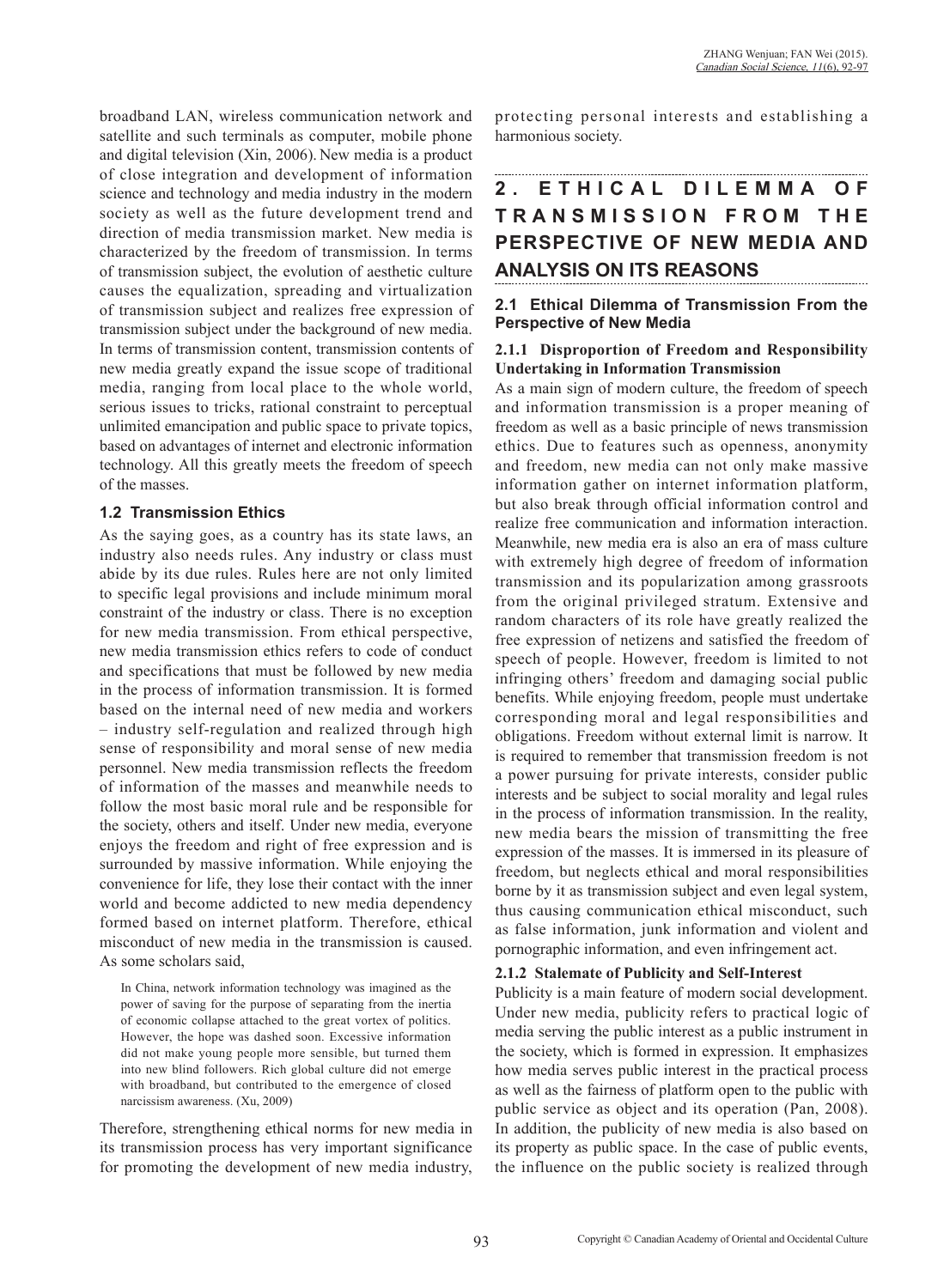the wide spread of new media. New media can provide a platform to discuss public affairs, occur as public spokesperson, attract the common people to participate in the discussion on public affairs and discuss topics closely related to interests and life of most people, thus making it become a social hot spot and raising the concern of the state and government. Moreover, compared to traditional media, new media can participate in content production and discussion comprehensively and realize public information transmission and free discussion. However, as a basic pattern of human social communication, transmission will inevitably involve various interest relationships. In the transmission process, new media must face various interest relationships, especially when the current society is in a transformation period and various interest relationships are complicated. Under the tide of market economy, some media hype news wantonly in order to pursue for private interests and attract the attention of the public. Various kinds of false, erotic, irritative, violent and pornographic news have emerged, thus causing ethical misconduct of new media.

#### **2.1.3 Mutual Restriction of Pursuit for Truth and Infringement**

Fundamentally, media is responsible for pursuing for social truth, providing a platform and channel for the expression of public opinion, performing its right of supervision and impelling the government to serve the public. New media gradually digs the truth of events, recover all details and give the public a perfect explanation through various virtual network platforms. Under the background of new media, as the "mouthpiece" of the Party and people, various kinds of new media have made great contributions to public opinion guidance, promotion of social uprightness and pursuit for truth of events, especially in social hidden events involving corruption of government officials, food safety and medical market confusion. Relevant information is released through new media due to the disclosure of insiders and attracts the attention of the public, thus forming pressure from public opinion, impelling relevant departments to attach importance and intervene and promoting problem solving. In the era of new media, information transmission has changed greatly in terms of content, way and subject compared to traditional media. While satisfying the thirst of people for knowledge and allowing them to enjoy information sharing fully, new media makes people feel an infringement upon personal privacy. Chinese law specifically stipulates that each citizen enjoys the right to privacy; the private information and life of each single citizen are protected by law and any other citizen or organization shall have no right to open such information or disturb them. In traditional human rights theory, the right to privacy is mainly reflected in the protection of privacy of private space and the peace of private life and does not involve commercial interests basically. However,

under new media especially the wide application of e-commerce marketing means, the right to privacy possesses property interest and is a right of personality with property characteristics. In this case, new media will definitely cause infringement in the transmission process if it is not standardized and guided to a certain extent.

#### **2.2 Analysis on Reasons for Ethical Dilemma of Transmission From the Perspective of New Media**

#### **2.2.1 Fight for the Right of Discourse**

Foucault said, "Discourse is power." In the opinion of Foucault, knowledge discourse reflects the competition of various forces in the process of social cultural life. Under new media, the control relationship caused by power in the real society is revealed incisively and vividly under virtual environment such as internet. The maximum utility of discourse is exerted fully. New media has broken through the previous monopoly of elite intellectuals upon cultural activities and formed challenges over the existing order of governance. Common people can air their opinions about some social problems freely and make a conversation with elites. The right of discourse is endowed by the public. Various different public opinion forces are collected through internet and new civil right of discourse is formed, which is at a stalemate with official right of discourse. In this stalemate process, the power of the state or government is gradually decentralized, while the power of the society or citizens is gradually expanded. Their power transition forms a game which is fundamentally the conflict and reconciliation between official discourse and civilian discourse. Such fight for the right of discourse causes ethical misconduct of new media in the transmission process, as shown in Figure 1 below.





**Relationship Between Civilian Right of Discourse and Official Right of Discourse Under New Media**

#### **2.2.2 Conflicts Between Public and Private Spheres**

The network society under new media has mixed public and private spheres and is both public and private. On the one hand, netizens have established interpersonal communication space and formed a platform for discussing public affairs based on internet; new media exists as pubic spokesman. On the other hand, internet has provided a private space for netizens. Due to the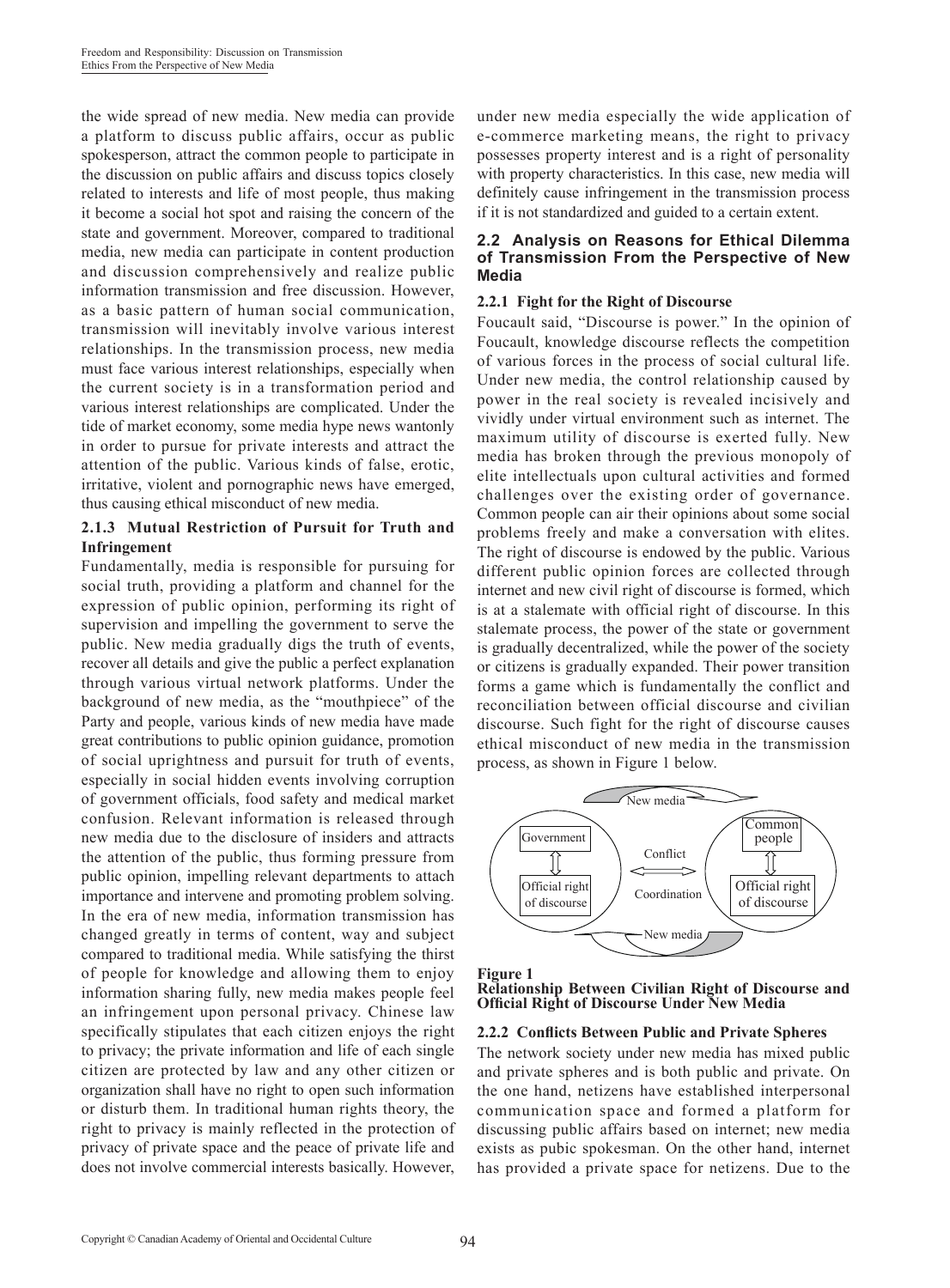lack of professional training and basic accomplishment, network users often make no distinction between public and private interests and ignore the boundary between public and private spheres. Some private information is often discussed publicly and some harmful public information invades into private space and causes disturbance to the public to different extents. The discussion of private information in public sphere easily causes a series of problems such as privacy disclosure and infringement. These conflicts between public and private spheres are caused by the lack of screening in the process of information transmission under new media and the constant role transformation between new media information spreaders and audiences.

#### **2.2.3 Weak Consciousness of Responsibility of New Media Transmission Subject**

The transmission of various kinds of social media under new media is an interactive transmission pattern with user participation. A main feature is high overlap ratio of spreaders and audiences. It is possible to be transformed and expanded into mass communication in the process of interpersonal communication and it is easy to cause social acceptance and out-of-control transmission of extreme opinions (Shao, 2008). In virtual network, common people believe mistakenly that they get rid of social supervision and can do as they want without moral constraints of the real life based on such features as anonymity of network. They have a weak awareness of responsibility. Under the background of new media, all activities of transmission subject are semi-hidden due to network virtuality. Information release and transmission are maintained by personal moral and ethical accomplishment, thus causing frequent occurrence of various events of transmission ethical misconduct.

#### **2.2.4 Dissimilation Caused by Media Technology**

New media technology is a double-edged sword. Besides providing a good platform for information transmission and giving people unlimited freedom of information, it easily causes ethical misconduct due to technological apathy and transmission features. Under the current new media, netizens have no threshold and barrier on the internet and lack the awareness of rules for the use of new media due to the lack of information screening by information gatekeeper. Therefore, a new moral rule of new media cannot be formed and they lack morality and responsibility and become slaves of new media, i.e. dissimilation caused by new media technology. As is known to all, as creator, people create new things according to their own purpose. These things created are tools and means for achieving certain purposes. However, people are enslaved and controlled by things in dissimilation phenomenon and the original active subject becomes the passive object controlled by things. Under new media, the common people are immersed in information stream and abandon their own judging power and final control power, thus causing the phenomenon of ethical misconduct of new media transmission.

#### **2.2.5 Lack of Moral and Legal Restraints**

Ethical dilemma of new media transmission is related to both inadequate self-discipline of transmission subject and the lack of heteronomy of legal norms. Morality and law are necessary means for standardizing behaviors of people in the development of human society, which cannot be separated just like two wings of a bird and two wheels of a vehicle. Law is rigid and its implementation is guaranteed by coercive force of the state. Morality is flexible and is realized through social public opinion, condemnation and inner ideas of people. They can bring out the best in each other. In real space, a whole set of code of conduct and moral rules generally accepted and followed by people has formed due to social practice and cultural accumulation of people over thousands of years. However, in the era of new media represented by mobile phone and internet, traditional moral outlook and view of the law have been overturned due to the rapidness, freedom, openness and information sharing in information transmission. It is difficult to maintain the existing order with original moral rules and legal guidelines and ethical problems of information transmission incurred by various kinds of new media have emerged endlessly. Therefore, the society is badly in need of a set of new moral norms system and new legal guidelines based on traditional moral system in the era of new media so as to maintain the order of virtual space such as internet and restrain behaviors of people.

#### **3. MEASURES FOR ESTABLISHING HARMONIOUS TRANSMISSION ETHICS**

In the era of new media, the establishment of a harmonious network information environment for preventing ethical misconduct of new media transmission not only requires new media subject to improve its inner moral cultivation and media literacy, but also requires the state to improve rules in technology and legal system.

#### **3.1 Improve Legal Protection System for Media Information Transmission**

Though China has started to establish and issue relevant laws on network information successively since late 1980s, such as Information Security Protection Regulations of the People's Republic of China and Management Methods for International Networking Safety of Computer Information Network. However, such rules belong to departmental rules in terms of efficacy. Their implementation has a low efficacy. It is difficult to exert their due functions in the real process. In addition, many new problems and situations have emerged with the transition of the current society and the development of computer information technology and internet technology, which have produced great impact on existing policies and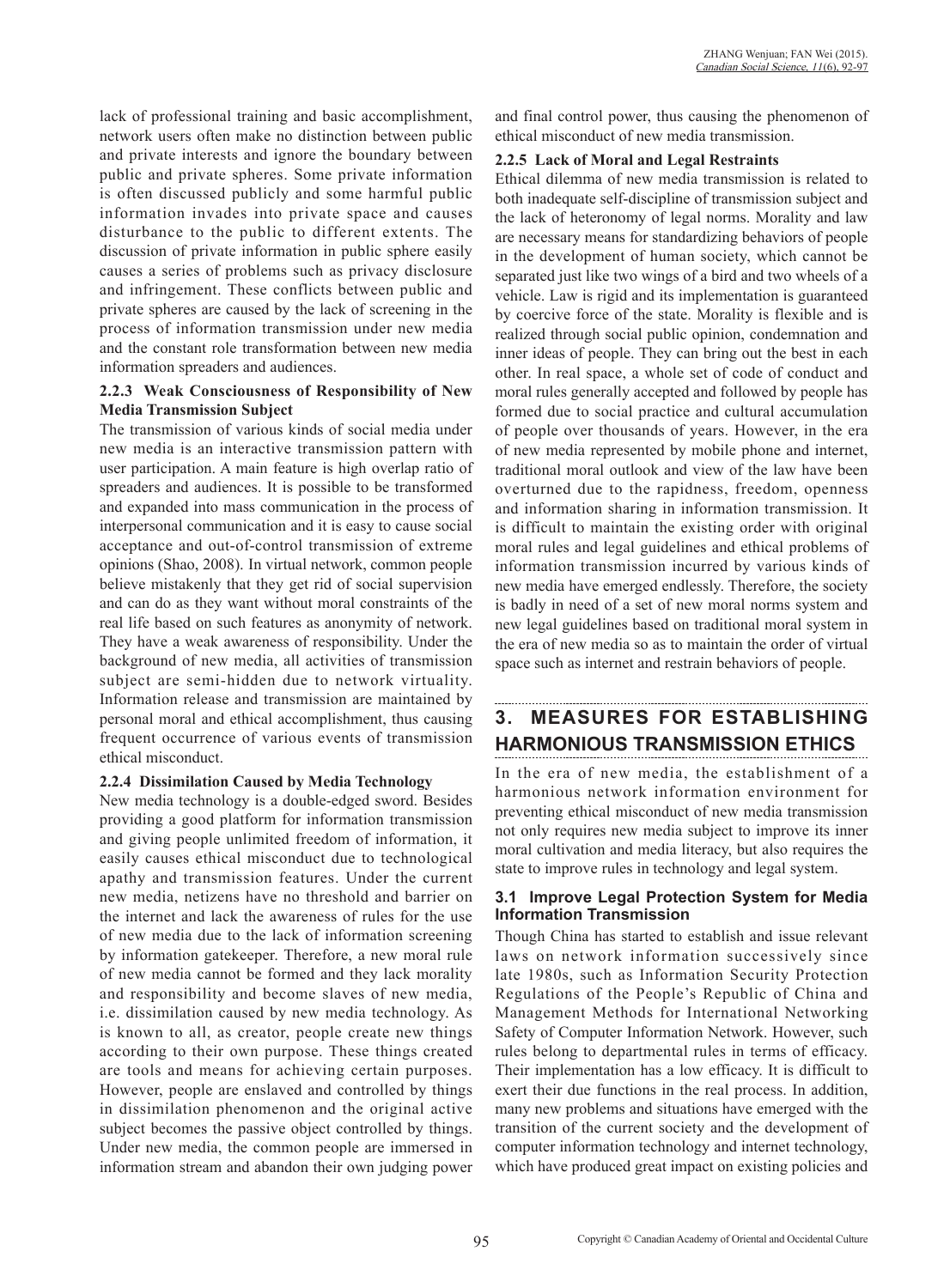regulations. On the whole, the current legal construction of China is unadapted to information network development under the background of new media. Therefore, under the current background of new media, it is necessary to accelerate legislation in information network security, improve legal level and efficacy in information security, constantly improve relevant existing laws and regulations, specify the freedom, responsibility, rights and obligations of network subject in legal form, define illegal network behaviors scientifically in detail, strengthen punishment on illegal network behaviors and effectively restrict bad and illegal network behaviors. Second, law enforcement in network information transmission under new media should be strict. Network legal system requires strong law enforcement behaviors as guarantee. It is necessary to restrain and hit network ethical misconduct and create a good network transmission environment with joint efforts of the state, relevant law-enforcing departments, network media and the common people. Finally, it is required to strengthen law observance education for new media subjects and allow them to set up the awareness of master and protection of rights and interests, standardize their internet behaviors and be responsible for their words and deeds through law-enforcing education for participants of network transmission.

#### **3.2 Strengthen Moral Self-Discipline of New Media Subject**

Internet is a double-edged sword. With good use, it can benefit thousands of people; without good use, it will leave a legacy of trouble to the common people. Whether new media is good or not consists in its use subjects rather than itself. The moral level of new media transmission subject determines the quality of its transmission environment. In the process of network transmission activities, any organization and individuals must have certain moral level and abilities. Netizens are the master of virtual network world. A good transmission environment can be created only when they are responsible for their behaviors. Therefore, netizens under new media should restrain themselves and participate in network information transmission consciously with a standard of "caution". In the virtual network world, the anonymity and complexity of network make each netizen in a relatively hidden space where people easily ignore moral requirements and legal rules in the reality and make things determined by their nature. Any organization and individual cannot impair others' interests and social public interests for private interests. This requires new media subjects to improve their moral cultivation and internalize various social morality and legal norms consciously.

In addition, new media subjects should strengthen and improve their media literacy. Under the background of new media, except professional news workers, most subjects of new media have never received professional training of news transmission theory and business knowledge. Therefore, the information produced or transmitted by them has a poor quality. Improving their media literacy can not only improve their ability of screening and understanding as information receivers, but also improve their ability of selection and judgment as information spreaders and easily create a good network environment.

#### **3.3 Establish and Improve Ethical Norms of New Media**

Faced with increasingly severe ethical misconduct of new media transmission, traditional social ethics and morals seem powerless. Therefore, it is required to establish and improve new moral norms for media transmission and specify specifications that must be followed by new media subjects in the process of information transmission under the background of new media, thus guaranteeing ideological understanding of information transmission behaviors of transmission subjects. First, moral principles for new media transmission should be established. To solve transmission ethical problems under new media, it is required to establish a set of systematic ethical and moral principles appropriate to new media. Therefore, China can use excellent experience of western countries for reference, adhere to such principles as respect, no-injury, equality and balance of interests and promote the harmonious development of new media transmission. Second, moral norms system of new media transmission should be improved. For new media transmission, it is far from enough to standardize various behaviors in the virtual world only with basic ethical and moral principles. It is required to establish and improve specific moral norms and legal provisions of network information transmission according to these principles. Only with these specific specifications can be the operability in actual standardization process improved and can the common people conduct correct moral evaluation and selection for their behaviors, thus standardizing new media transmission behaviors. Therefore, when moral norms system of new media transmission is established and improved, it is required to adhere to the principle of combination of integrity and civilization and privacy respect, fully satisfy the right of the common people to free expression and meanwhile protect rights of others and themselves, which is a win-win result.

#### **3.4 Enhance Government Regulation Over Each Link of New Media Transmission**

With the development of internet and information technology, new media transmission is no longer an event in a certain field or of individuals. It has become an issue of the whole society. Therefore, it is very necessary to supervise new media transmission, impel the common people to treat network transmission rationally and create a good network transmission environment. This paper believes that the government should start from the